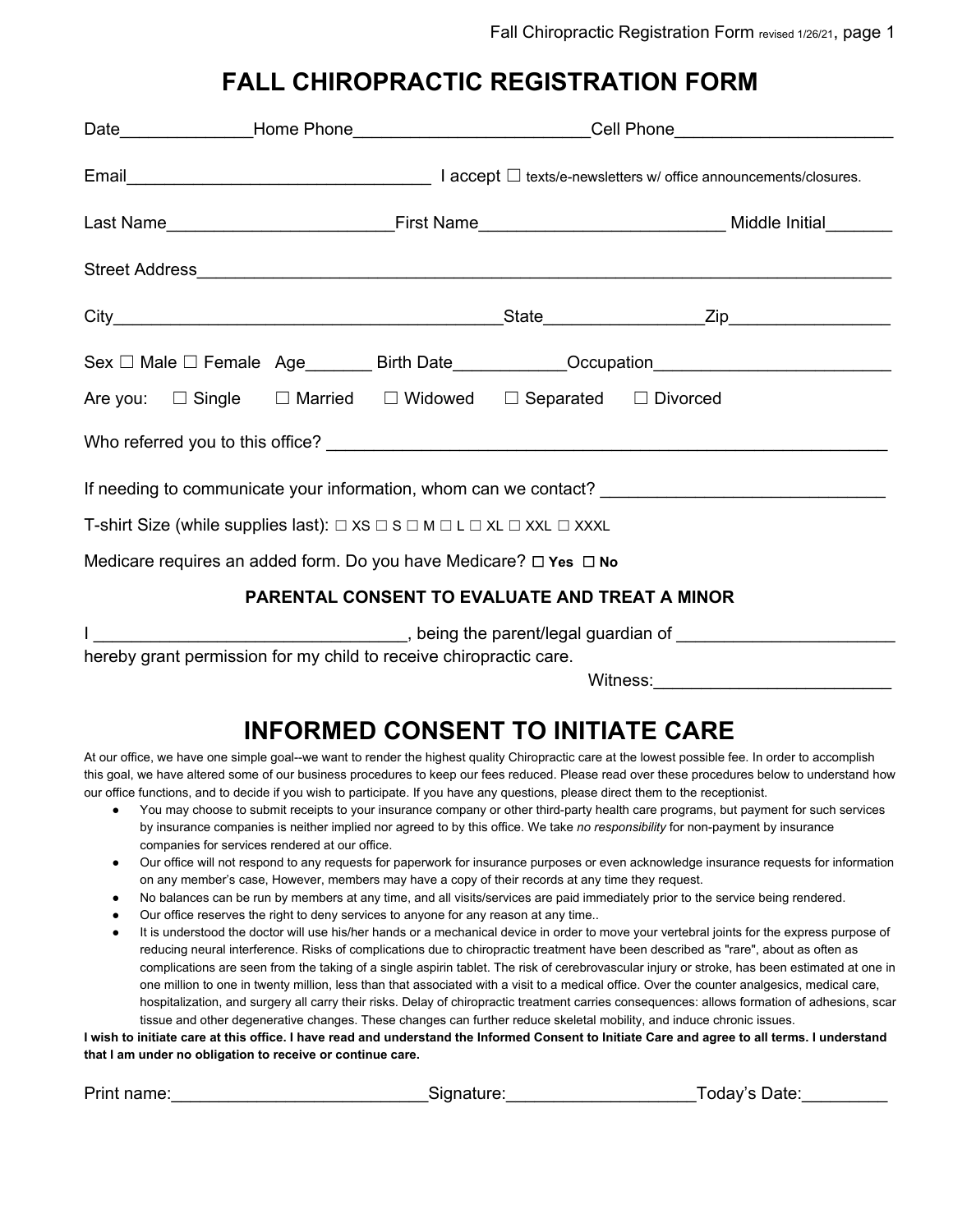### **PAST (AND FUTURE) STORY**

Name: which is a set of the set of the set of the set of the set of the set of the set of the set of the set of the set of the set of the set of the set of the set of the set of the set of the set of the set of the set of

When vertebral subluxations are corrected, silent neural interference is always reduced. However we don't control what your body does w/ the added nerve signal. If you were to choose one life deficit to improve what would it be?

\_\_\_\_\_\_\_\_\_\_\_\_\_\_\_\_\_\_\_\_\_\_\_\_\_\_\_\_\_\_\_\_\_\_\_\_\_\_\_\_\_\_\_\_\_\_\_\_\_\_\_\_\_\_\_\_\_\_\_\_\_\_\_\_\_\_\_\_\_\_\_\_\_\_\_\_\_\_\_\_\_\_\_\_\_\_\_\_\_\_\_\_\_\_\_\_\_\_\_\_

\_\_\_\_\_\_\_\_\_\_\_\_\_\_\_\_\_\_\_\_\_\_\_\_\_\_\_\_\_\_\_\_\_\_\_\_\_\_\_\_\_\_\_\_\_\_\_\_\_\_\_\_\_\_\_\_\_\_\_\_\_\_\_\_\_\_\_\_\_\_\_\_\_\_\_\_\_\_\_\_\_\_\_\_\_\_\_\_\_\_\_\_\_\_\_\_\_\_\_\_

\_\_\_\_\_\_\_\_\_\_\_\_\_\_\_\_\_\_\_\_\_\_\_\_\_\_\_\_\_\_\_\_\_\_\_\_\_\_\_\_\_\_\_\_\_\_\_\_\_\_\_\_\_\_\_\_\_\_\_\_\_\_\_\_\_\_\_\_\_\_\_\_\_\_\_\_\_\_\_\_\_\_\_\_\_\_\_\_\_\_\_\_\_\_\_\_\_\_\_\_

\_\_\_\_\_\_\_\_\_\_\_\_\_\_\_\_\_\_\_\_\_\_\_\_\_\_\_\_\_\_\_\_\_\_\_\_\_\_\_\_\_\_\_\_\_\_\_\_\_\_\_\_\_\_\_\_\_\_\_\_\_\_\_\_\_\_\_\_\_\_\_\_\_\_\_\_\_\_\_\_\_\_\_\_\_\_\_\_\_\_\_\_\_\_\_\_\_\_\_\_

\_\_\_\_\_\_\_\_\_\_\_\_\_\_\_\_\_\_\_\_\_\_\_\_\_\_\_\_\_\_\_\_\_\_\_\_\_\_\_\_\_\_\_\_\_\_\_\_\_\_\_\_\_\_\_\_\_\_\_\_\_\_\_\_\_\_\_\_\_\_\_\_\_\_\_\_\_\_\_\_\_\_\_\_\_\_\_\_\_\_\_\_\_\_\_\_\_\_\_\_

\_\_\_\_\_\_\_\_\_\_\_\_\_\_\_\_\_\_\_\_\_\_\_\_\_\_\_\_\_\_\_\_\_\_\_\_\_\_\_\_\_\_\_\_\_\_\_\_\_\_\_\_\_\_\_\_\_\_\_\_\_\_\_\_\_\_\_\_\_\_\_\_\_\_\_\_\_\_\_\_\_\_\_\_\_\_\_\_\_\_\_\_\_\_\_\_\_\_\_\_

What other problem(s) would you like to see improve?

The body, like all biological organisms, has limits of matter. However with time, it is amazing what your body can do. What's the earliest occurrence of your difficulties you can remember?

Many mistakenly come to us with tissue damage (ie disc lesions). Chiropractors cannot repair/heal any tissue damage. However you are still advised to remove neural interference. Therefore we often have to work around any tissue inflammation. Do you ever have spinal pains, numbness, tingling or pain in the arms or legs? ☐ **Yes** ☐ **No.** Please describe: \_\_\_\_\_\_\_\_\_\_\_\_\_\_\_\_\_\_\_\_\_\_\_\_\_\_\_\_\_\_\_\_\_\_\_\_\_\_\_\_\_\_\_\_\_\_\_\_\_\_\_\_\_\_\_\_\_\_\_\_\_\_\_\_\_\_\_\_\_\_\_\_\_\_\_

*\*Any of the following can increase the rate with which you subluxate or experience spinal misalignments:*

\*Please list any other doctors:<br>

\*List medications you are currently taking:

\*Please list any surgeries you have had:

\*Please list any current medical conditions:\_\_\_\_\_\_\_\_\_\_\_\_\_\_\_\_\_\_\_\_\_\_\_\_\_\_\_\_\_\_\_\_\_\_\_\_\_\_\_\_\_\_\_\_\_\_\_\_\_\_\_\_\_\_\_\_\_\_\_\_\_\_\_

The reasons for **non**-therapeutic chiropractic care are many, but the most important is possible reduced risk of inherited tendencies. Please indicate family history of: ☐ **Heart Disease** ☐ **Diabetes** ☐ **Arthritis** ☐ **Cancer** ☐ **Back Problems** ☐ **Other:\_\_\_\_\_\_\_\_\_\_\_\_\_\_\_\_\_\_\_\_\_\_\_\_\_\_\_\_\_\_\_\_\_\_\_\_\_\_\_\_\_\_\_\_\_\_\_\_\_\_\_\_\_\_\_\_\_\_\_\_\_\_\_\_\_\_\_\_\_\_\_\_\_\_\_\_**

Name of previous chiropractor(s)?

We do not offer relief care or therapeutic chiropractic. We offer regular wellness checks for decreased neural interference. How committed are you to living neural interference-free?

 $\mathcal{L}_\mathcal{L} = \mathcal{L}_\mathcal{L} = \mathcal{L}_\mathcal{L} = \mathcal{L}_\mathcal{L} = \mathcal{L}_\mathcal{L} = \mathcal{L}_\mathcal{L} = \mathcal{L}_\mathcal{L} = \mathcal{L}_\mathcal{L} = \mathcal{L}_\mathcal{L} = \mathcal{L}_\mathcal{L} = \mathcal{L}_\mathcal{L} = \mathcal{L}_\mathcal{L} = \mathcal{L}_\mathcal{L} = \mathcal{L}_\mathcal{L} = \mathcal{L}_\mathcal{L} = \mathcal{L}_\mathcal{L} = \mathcal{L}_\mathcal{L}$ 

#### ☐ **Not committed** ☐ **Somewhat committed** ☐ **Very committed**

What activities or hobbies have you been unable to do that you would like to do?\_\_\_\_\_\_\_\_\_\_\_\_\_\_\_\_\_\_\_\_\_\_\_\_\_\_\_\_\_\_

What is your ideal picture of your future life potential? \_\_\_\_\_\_\_\_\_\_\_\_\_\_\_\_\_\_\_\_\_\_